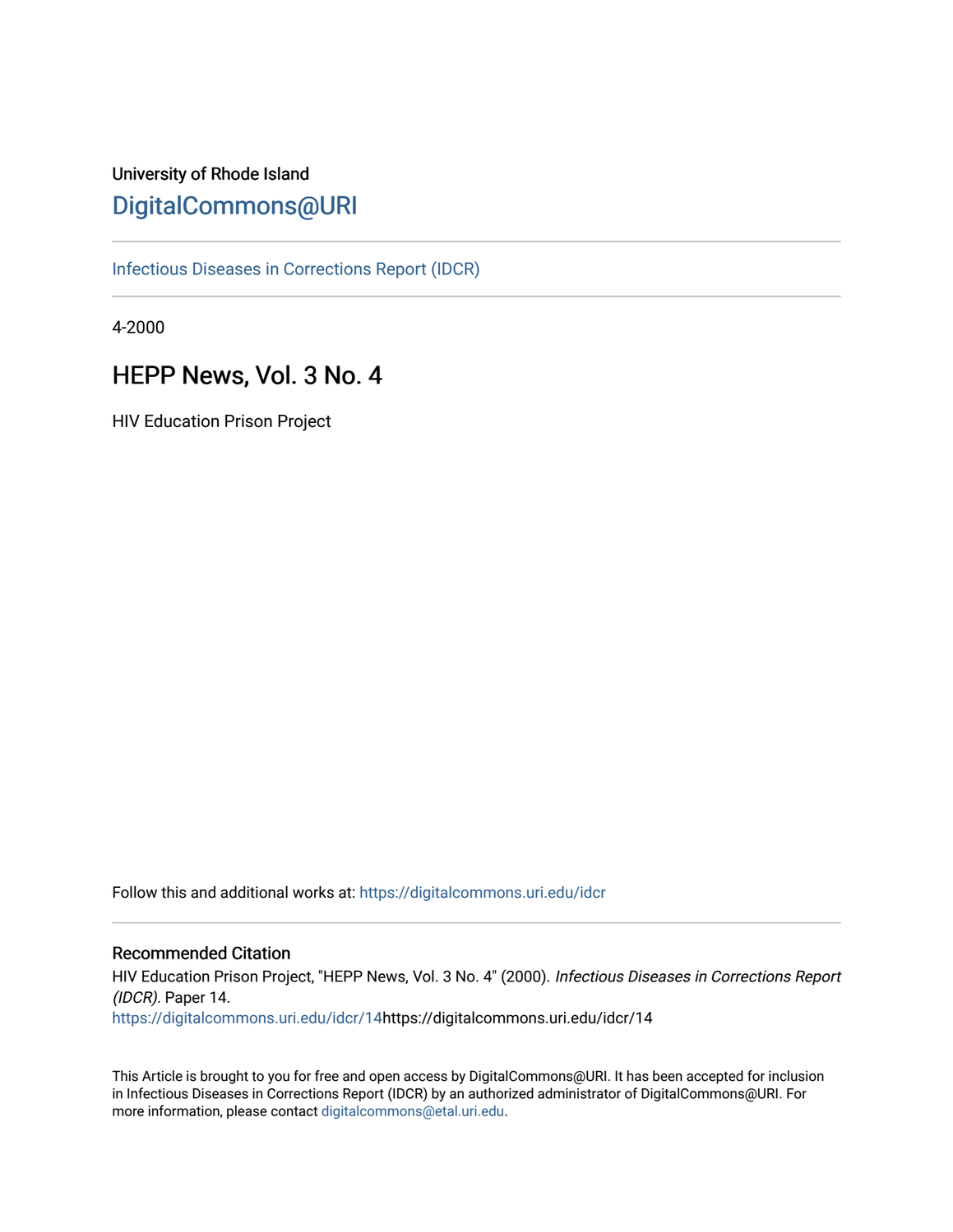

Sponsored by the Brown University School of Medicine Office of Continuing Medical Education and the Brown University AIDS Program.

# **ABOUT HEPP**

*HEPP News, a forum for correctional problem solving, targets correctional administrators and HIV/AIDS care providers including physicians, nurses, outreach workers, and case managers. Published monthly and distributed by fax, HEPP News provides up-to-the-moment information on HIV treatment, efficient approaches to administering HIV treatment in the correctional environment, national and international news related to HIV in prisons and jails, and changes in correctional care that impact HIV treatment. Continuing Medical Education credits are provided by the Brown University Office of Continuing Medical Education to physicians who accurately respond to the questions on the last page of the newsletter.* 

## **EDITORS**

**Anne S. De Groot, M.D.** *Director, TB/HIV Research Lab, Brown University School of Medicine*

**Frederick L. Altice, M.D.** *Director, HIV in Prisons Program, Yale University AIDS Program*

**Joseph Bick, M.D.** *Chief Medical Officer, HIV Treatment Services California Department of Corrections California Medical Facility, Vacaville*

**Faculty Disclosure**  In accordance with the Accreditation Council for Continuing Medical Education Standards for Commercial Support, the faculty for this activity have been asked to complete Conflict of Interest Disclosure forms. Disclosures are listed at the end of articles. All of the individual medications discussed in this newsletter are approved for treatment of HIV unless otherwise indicated. For the treatment of HIV infection, many physicians opt to use combination antiretroviral therapy which is not addressed by the FDA.

*HEPP News is grateful for the primary support of Agouron Pharmaceuticals and the additional support of Roche Pharmaceuticals, Merck, Roxane Laboratories, Dupont and Bristol-Myers Squibb through unrestricted educational grants.*

# **HIV Infection Among Incarcerated Women: An Epidemic Behind the Walls**

#### **Anne S. De Groot, M.D.\***

*Co-chair, HIV Education Prison Project, Director, TB/HIV Research Lab, Brown University*

Even though women are less likely to be incarcerated than men (one in 10 inmates in US prisons and jails is a woman), incarcerated women are three times more likely to be HIV infected than incarcerated men. The proportion of inmates with HIV (US prisons: 2.3% of men and 3.5% of women) is much higher than the proportion of HIV infected persons in the general population (US free population: 0.6% of men, 0.1% of women). This difference is amplified in the Northeast, where HIV prevalence among incarcerated men is 7% and 13% among incarcerated women.<sup>1</sup>

In addition, the number of HIV infected women in prison has risen steadily since 1980, due in part to the steady increase in the total number of women who are incarcerated (figure  $2$ ).<sup>2</sup> The prevalence of HIV infection among incarcerated women rose 88% in 1995, while the rate among men rose 28% (figure 1).<sup>3</sup>

#### **Why so much HIV among incarcerated women?**

In most prison systems, the prevalence of HIV among women is two- to three-fold higher than in men. Numerous studies have shown that the same behaviors that lead to incarceration put women at increased risk for HIV infection.<sup>4,5,6,7</sup> Links between drug use, sex work, victimization, poverty, race and HIV explain the prevalence of HIV infected women behind prison walls. Recent reports on the status of women inmates in the US have revealed the following:

 $\bullet$  84% of the total US female inmate population, or 65,338 women, reported a history of "ever" using drugs. 74% used drugs regularly.<sup>8</sup>

 $\bullet$  Most of the 84,400 women who were in prison in 1998 were incarcerated in state facilities (63,735). 37% of state women inmates were charged with drug-related offenses, while 72% of women in federal prisons were charged with drug-related offenses. Since 1980, the rate of incarceration of women for drug charges has increased three-fold, (11% to 34%), while the rate of incarceration for violent offense has declined by half (49% to 28%).<sup>9</sup>

• Almost two-thirds of women in prison are women of color.10 Black women are twice as **Figure 1. Increase in HIV+ Inmates Since 1991, by Gender**



This graph describes the increase in HIV-infected inmates by gender for each year between 1992 and 1997, compared to the 1991 baseline. The number of HIV-infected incarcerated women has been rising steadily while the number of HIV-infected men has leveled off and appears to be declining. *Adapted from the GAO Report on Women in Prison, December 1999.*

likely as Hispanic women and eight times more likely than White women to be in prison. HIV has disproportionately impacted women of color in recent years.<sup>11</sup>

• According to self reported data, between one half and two thirds of incarcerated women have been physically or sexually abused before incarceration. These figures probably underestimate the prevalence of such histories among incarcerated women.<sup>12,13</sup>

Incarcerated women frequently report histories of sexual and physical abuse. As many as two in three incarcerated women (33-65%) report prior sexual abuse and as many as two in five (19- 42%) report a history of childhood sexual abuse.14,15 More than 80% of women in prison have experienced significant and prolonged exposure to physical abuse by family members or intimates.<sup>16</sup> In contrast, in studies of women who

### *Continued on page 2*

| WHAT'S | <b>INSIDE</b> |
|--------|---------------|
|        |               |
|        |               |
|        |               |
|        |               |
|        |               |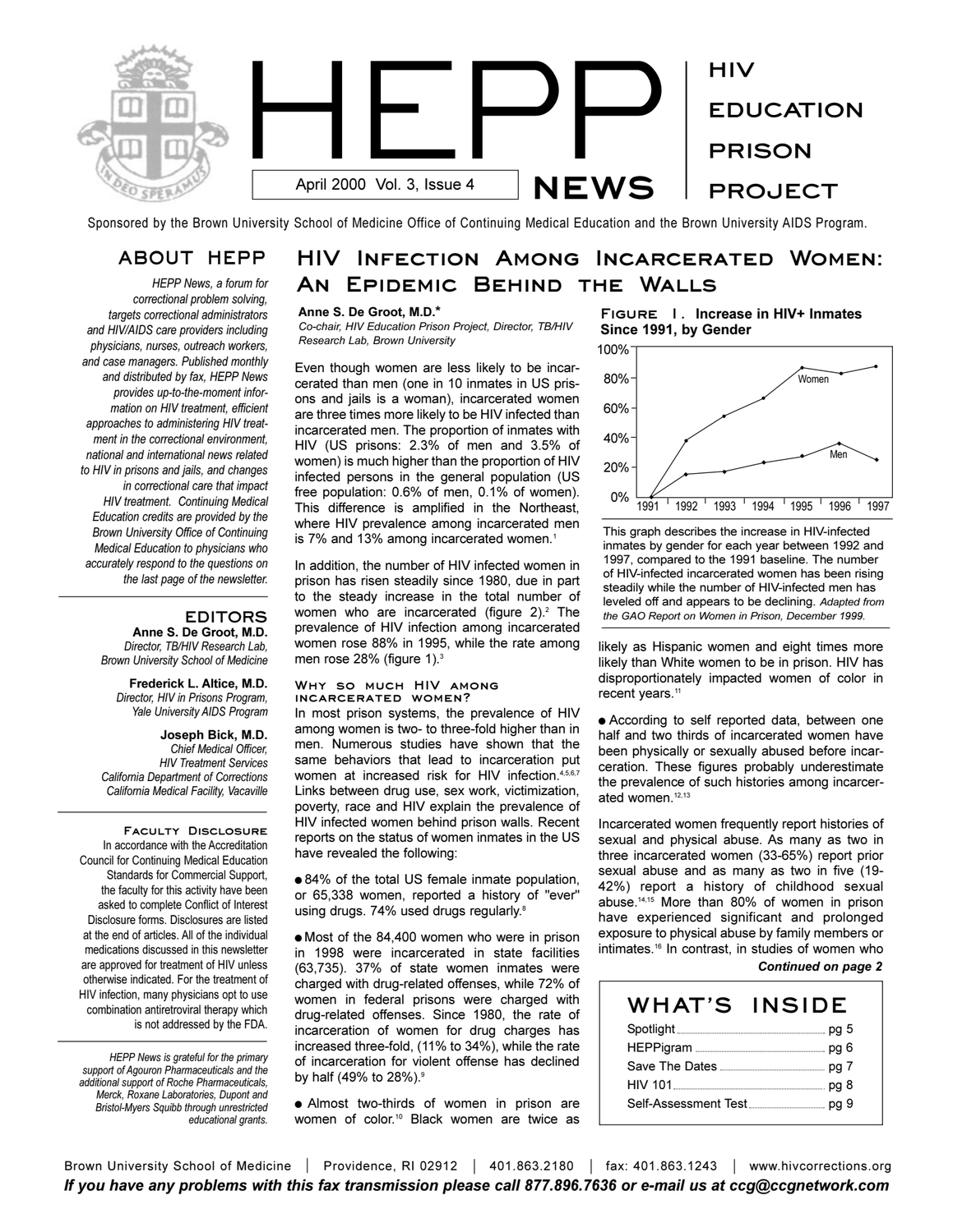### **HIV Infection...**  *(continued from page 1)*

are not currently incarcerated, approximately one in seven women reported a history of forced sex, one in five women (20%) report a history of childhood sexual abuse, and about one in four (25%) women report a history of physical abuse. (Note that these studies of women in "free living" communities did not explore histories of incarceration, thus there may be some overlap between the populations). The impact of prolonged sexual and physical abuse prior to incarceration on incarcerated women's health care, mental health care, and risk behaviors is thought to be profound.17,18

Incarceration represents an opportunity for health care and mental health care that may reduce the long-term sequelae of physical and sexual abuse. Although unproven, it is likely that selected interventions (such as HIV education, sexual abuse recovery, mental health care) in the appropriate setting may also reduce HIV risk behavior among these highrisk women after release from prison. For those women that are already HIV infected, incarceration represents an opportunity to initiate a comprehensive HIV care plan and to build a framework for continuity of care that extends to the community to which she will return.

### **Management of the HIV-**

**infected incarcerated woman** The life circumstances of this population, as described above, are a critical reminder that an HIV-infected incarcerated woman has many concerns that affect her ability and willingness to engage in the complex course of intervention that is characteristic of effective HIV treatment. An incarcerated woman's experiences and concerns are the framework within which a provider must construct her HIV management plan.

#### **Making the diagnosis**

Especially in state prison systems, there may be elective or mandatory HIV testing at the beginning or the end of incarceration. Most systems allow elective testing when medically indicated at any time during incarceration as well. In prisons or jails where there is no mandatory testing, the issue of convincing female prisoners to be tested becomes very important. When approached in a sensitive manner, incarcerated women are often willing to be tested for HIV. Factors that can encourage women to be tested include the impact of HIV infection on their present or future children and concerns about having acquired HIV infection in the context of other sexually transmitted diseases. Many of these women may have been tested in the course of prior pregnancies and may therefore be familiar with the concepts and procedures related to performing the HIV test. However, younger women (who have had fewer arrests, fewer pregnancies, and may have had fewer opportunities for interacting with HIV testers and counselors) may be more resistant to testing.

Given the high prevalence of HIV infection and HIV risk behaviors among incarcerated women, it is extremely important to use every opportunity to discuss HIV testing and to promote safer lifestyles. The following clinical situations indicate HIV testing and HIV education:

**.** Diagnosis of another (non-HIV) sexually

transmitted disease

• Requirement for detoxification after admission to jail (discussion of HIV risk and test is recommended after the detoxification period is over)

 $\bullet$  History of treatment for a sexually transmitted disease

**• Presence of Hepatitis B or C infection (sug**gesting other blood/sexually transmitted infections may be present)

- $\bullet$  History of sexual abuse (can be associated with HIV risk behaviors)
- $\bullet$  History of sex work<sup>19</sup>
- Request for pregnancy testing

The incarcerated woman's fear of stigmatization by her peers and by correctional staff has a markedly negative impact on testing programs in prisons and jails. The closed setting of correctional institutions makes confidentiality difficult to maintain (particularly if a clinic or care provider is identified as being associated with HIV). Peer education programs that reduce stigmatization and increase the general awareness of HIV (and the prevalence of infection among their peers) in the female prison or jail population appear to have a positive impact on a woman's willingness to be tested.<sup>20</sup>

#### **Initiating and Managing Treatment**

Once the diagnosis of HIV is made, clinicians should discuss treatment with the patient. It is becoming increasingly important to spend a great deal of time educating patients prior to initiating therapy. Some correctional facilities for women schedule an initial discussion with the HIV physician specialist, followed by an additional one to two visits at two-week intervals prior to the initiation of therapy. Clinicians and patients should address timing of medication, special meal restrictions, and side effects prior to instituting therapy. The physician or nurse case manager should provide a written description, in the appropriate language, of the regimen, accompanied by pictures of the pills. For illiterate patients, instructions that include pictures of their pills accompanied by drawings of clocks (showing dosing times) are usually very helpful. The patient should be asked



#### **Care of pregnant incarcerated women**

In 1998, 1,400 women gave birth within prisons, but the number of those who were HIV infected is unknown.<sup>22</sup> The extent of prenatal screening for HIV infection performed in federal and state prisons is also unknown at this time. Transmission of HIV infection to the fetus has been all but eradicated in the US due to the success of pre-natal HIV testing programs in the community. However, leading pediatric HIV researchers have raised concern about reaching high risk women who seek care late in the course of pregnancy.<sup>23</sup>

The correctional setting provides a critical opportunity to reach a group of women who may not have accessed pre-natal testing in the community. Therefore, incarceration represents an opportunity to intervene, should maternal HIV infection be diagnosed, and an opportunity to teach women about the need for HIV testing and treatment during future pregnancies. According to standards set forth by Centers for Disease Control and Prevention,<sup>24</sup> thorough and non-judgmental discussion of HIV testing and antiretroviral therapy is a required component of pre-natal care.

#### **Management of HIV-infected women in correctional settings: Established guidelines**

The high prevalence of HIV infection among incarcerated women has had a dramatic impact on the type of care provided in correctional health units and on the cost of providing that care. Health care budgets for women's correctional facilities can be two-fold higher than budgets for men's correctional facilities. Those institutions that provide care for women populations where HIV is highly prevalent rank among the most expensive health care programs in the country.<sup>25</sup>

#### *Continued on page 4*



Since 1980, the number of women in federal and state prisons has grown more than six-fold. *Adapted from the GAO Report on Women in Prison, December 1999.*

**Figure 2. Number of Female Inmates in Federal and State Prisons 1980-1998**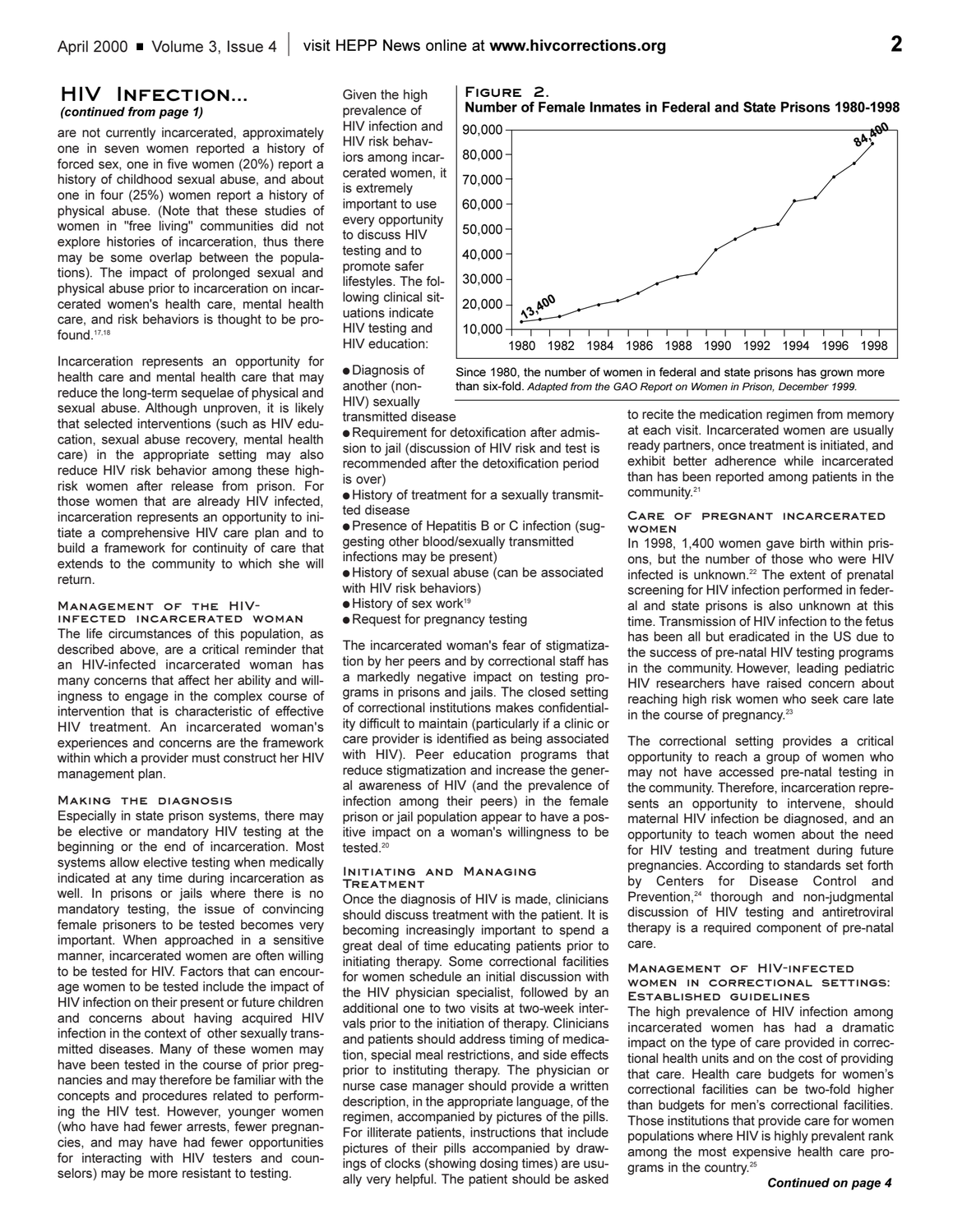**Letter from the Editor**

# The editorial board and contributors to HEPP News include national and regional correctional professionals, selected on the basis of their experience with HIV care in the correctional

setting and their familiarity with current HIV treatment. We encourage submissions, feed-back, and correspondence from our readership.

### **Senior Advisors**

Theodore M. Hammett, Ph.D. *Abt Associates*

Ned E. Heltzer, R.Ph., M.S. *Prison Health Services, Inc.* Ralf Jürgens

*Canadian AIDS Law Legal Network* David P. Paar, M.D.

*University of Texas Medical Branch* Joseph Paris, Ph.D., M.D.

*CCHP Georgia Dept. of Corrections* 

Khurram Rana, Pharm. D. *University of RI Medical School* David Thomas, J.D., M.D.

*Florida Dept. of Corrections* Lester Wright, M.D.

*New York State Dept. of Corrections* **Managers**

## Dennis Thomas

*HIV Education Prison Project* Michelle Gaseau

*The Corrections Connection* **Layout**

Kimberly Backlund-Lewis *The Corrections Connection*

**Promotion and Distribution**

Amanda Butler *Cimon Consulting Group*

**Editorial Associate** 

Elizabeth Stubblefield *HIV Education Prison Project*

**Associate Editors** Betty Rider, M.A., M.S.

*North Carolina Division of Prisons* Anne C. Spaulding, M.D.

*Brown University School of Medicine*

Stephen Tabet, M.D., M.P.H. *Univ. of Washington Division of Infectious Disease Seattle HIVNET*

> David A. Wohl, M.D. *University of North Carolina*

# **Subscribe to HEPP News and/or HIV Inside**

Fax to **800.671.1754** for any of the following: *(please print clearly or type)*

\_\_\_\_ Yes, I would like to add/update/correct (circle one) my contact information for my complimentary subscription of HEPPNews fax newsletter.

Yes, I would like to sign up the following colleague to receive a complimentary subscription of HEPPNews fax newsletter.

Yes, I would like to order the following back issues (please include volume/issue/date).

\_\_\_\_ Yes, I would like my HEPP News to be delivered in the future as an attached PDF file in an e-mail (rather than have a fax).

\_\_\_\_ Yes, I would like to add my contact information for my complimentary subscription of HIV Inside.

|            |                                                                                    |                                                     | (Optional) # of HIV Infected Inmates: ______ |
|------------|------------------------------------------------------------------------------------|-----------------------------------------------------|----------------------------------------------|
| CHECK ONE: | O Physician O Physician Assistant<br>O Pharmacist O Medical Director/Administrator | ◯ Nurse Practitioner<br>◯ HIV Case Worker/Counselor | O Nurse/Nurse Administrator<br>◯ Other       |
|            |                                                                                    |                                                     |                                              |
|            |                                                                                    |                                                     |                                              |
|            |                                                                                    |                                                     | E-MAIL: ___________________________________  |
|            |                                                                                    |                                                     |                                              |

### *Dear Colleagues,*

*The high prevalence of HIV infection among incarcerated women in some correctional institutions, particularly those located in Delaware, Pennsylvania, New Jersey, New York, Connecticut, and Massachusetts, is a striking reminder of Jonathon Mann's adage: HIV strikes hardest among the most vulnerable populations. Linkages between histories of childhood sexual abuse, physical abuse, drug use, sex work, and HIV risk behaviors are believed to explain the disproportionately high prevalence of HIV infection among incarcerated women. Clearly, correctional institutions for women provide a unique access point for interventions designed to reach high-risk women populations. However, despite the critical position correctional institutions occupy in the AIDS epidemic, HIV prevention and management services are all too often considered onerous budgetary and personnel burdens.* 

*Here I would like to take my prerogative, as HEPP News editor, to propose that we rethink this situation. I propose that we, as correctional HIV providers, try to view our position at the nexus of the AIDS epidemic as a distinct advantage. Correctional institutions for women have, at this point in time, a unique opportunity to intervene by reducing HIV infection rates and diminishing the impact of HIV on women who are already infected, their children, their family members, and the communities to which they return. I would argue that efforts to contain or dramatically reduce HIVrelated expenditures in correctional facilities for women may be misplaced. Rather than attempt to diminish the impact of the high prevalence of HIV in these populations on personnel effort, programming needs, and medication expenditures, correctional institutions might benefit from seizing this opportunity for leadership and develop "centers of excellence" for HIV care of women.* 

*The good news is that some institutions for women have already taken this opportunity, and have even been able to take advantage of public health funding streams to support their leadership activities. Some of those programs (the list is incomplete) are summarized in this month's HEPPigram. When more institutions follow the example set by these leaders, and when their efforts are given the support and recognition they deserve by the public sector, all members of the correctional community, including the women who are affected, will benefit.*

After reading this month's HEPP News readers will be able to cite recent statistics and findings, *describe the linkage between histories of sexual abuse, drug use, and HIV infection among incarcerated women, describe the management of pap smears among incarcerated populations, and list the components of existing models of HIV care for incarcerated women.*

*Please continue to send us feedback!*

*Sincerely,*

Ame 1. DeGroot

*Anne S. De Groot, M.D.*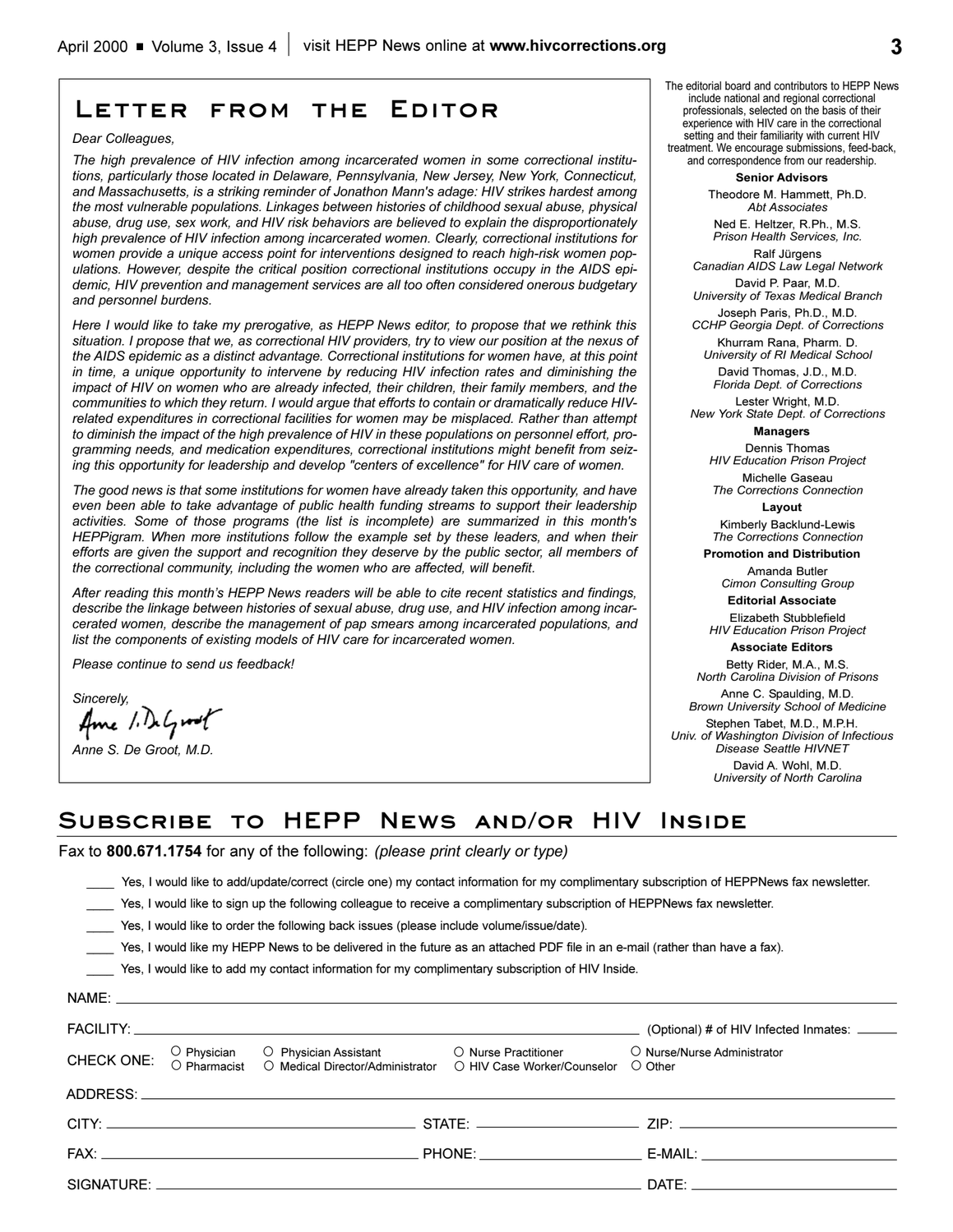### **HIV Infection...**  *(continued from page 2)*

Due to the recent increase in HIV patients within corrections, some institutions have developed flexible approaches to providing medications that address women inmates' needs. For example, women who are expected to be poor adherers can "graduate" to keeping their medications on person if they demonstrate adherence by attendance at the medline window. In some other institutions, a "strip pack" containing a one-day supply of medication is provided. This diminishes medline staffing needs while allowing for monitoring of medication and avoids the distribution of excess medication. (Release of strip packs is approved by a licensed doctor over the phone.)

Weekend admissions, dietary requirements and the timing of administration make adherence to and continuity of medications formidable tasks. One correctional facility for women recently addressed the problem of weekend admissions by making a three-day supply of medications available in "contingency" for use during weekends and extended holidays when less experienced M.D.s are covering the HIV infected patients.

Continuity of access to medication after release is addressed by providing a supply of medication at discharge that is sufficient, in theory, to cover the time period between release from incarceration and the first clinic visit post release. Some facilities provide a thirty-day supply of medication at discharge, recognizing how difficult it may be for women to locate a place to live, to reconnect with their

*\* Speakers Bureau: Agouron Pharmaceuticals, Bristol-Myers Squibb, Dupont*

### **References**

*1. Hammett TM, Harmon P, Maruschak LM. 1997 Update: HIV/AIDS, STDs and TB in correctional facilities. US DOJ, NIJ and U.S DHHS, CDC, July 1999. NCJ 176344.*

*2. GAO Report to Honorable Eleanor Holmes Norton, Women in Prison. December 1999. GAO/GGD-00-22 US General Accounting Office. 3. Maruschak L. HIV in Prisons 1997. November 1999. Bureau of Justice Statistics Bulletin. NCJ 1782-84.*

*4. Fogel, CI, Belyea, M, The lives of incarcerated women: violence, substance abuse, and at risk for HIV. J assoc Nurses in AIDS Care 1999, Nov Dec 10(6) 66-74.*

*5. Stevens J, et al. Risks for HIV infection in incarcerated women. J Women's Health 1995; 4(5). 569-577.* 

*6. Johnson JC, Burnett AF, Willet GD, Young MA, Doniger J. High frequency of latent and clinical human papillomavirus cervical infections in immunocompromised HIV-infected women. Obstet Gynecol 1992; 79(3): 321.*

*7. Zierler S, and Krieger N. Reframing Women's Risk: Social Inequalities and HIV Infection. Annual Review of Public Health. 1997; 18: 401- 436.*

families, and to attend to their medical needs after release from prison or jail. In fact, discharge planning programs have by now become a widely accepted component of correctional HIV management, helping incarcerated women make smoother transitions into the community and continue to access HIV medical and related services after incarceration. A number of innovative inmate release plans have been devised to ensure continuity of HIV care, such as the StadtRelease plan formulated for various prison systems by a national medication distributor, Stadtlanders. Other states, like Georgia, have created similar plans with the assistance of a number of ART drug manufacturers.

#### **HIV education in correctional settings**

In recognition of the important role that HIV education plays in the reduction of HIV risk behaviors, many women's correctional facilities offer an array of HIV and safer sex education programs, peer led groups, drug treatment, counseling, and vocational training programs for their incarcerated female population. Bedford Hills in New York paved the way for future and existing models of HIV care by offering sexual and physical abuse recovery as a component of its program, AIDS Education and Counseling (ACE).

Programs that provide basic understanding of the virus, the disease, and build skills that diminish HIV risk are critically important in correctional settings. Programs that include these components have been published in detail.<sup>26</sup> Providers and patients need to have the same points of reference if the patient is ever to understand concepts of bacteria and viruses.

Incarceration is also an excellent opportunity to discuss risk reduction practices.<sup>27</sup>

#### **Conclusion**

Correctional management of HIV can be viewed as a network of interconnected services that can address the various needs of an incarcerated woman infected with HIV. By testing for HIV infection and screening for gynecologic infections among incarcerated women, correctional health care providers can play a critical role in public health strategies for treating and reducing the spread of infectious diseases. By diagnosing HIV and instituting a plan for treatment, correctional facilities for women can play a critically important role in the reduction of morbidity and mortality among HIV infected women in high risk populations. By instituting comprehensive prenatal diagnosis and treatment protocols, correctional facilities can reduce vertical transmission. By diagnosing and treating sexually transmitted diseases, and using every sexually transmitted infection as an opportunity to teach about HIV, correctional facilities for women can reduce susceptibility to HIV and may also reduce horizontal transmission.

Overall, incarceration provides a critical opportunity for the education, diagnosis, and medical care of HIV-infected women and high-risk HIV seronegative women. Education and empowerment of these women who live with HIV and who are at risk of HIV, will help reduce their vulnerability. Above all, if we can address their HIV care and engage them as partners in an HIV management plan, it will not only benefit the women as individuals, but also the communities to which they may return.

*8. GAO Report.*

*9. GAO Report.*

*10. Gilliard, Darrell K. (March 1999). Prison and jail inmates at midyear 1998. Washington, D.C.: U.S. Department of Justice. Bureau of Justice Statistics Bulletin, NCJ-173414 11. Centers for Disease Control and Prevention.*

*HIV/AIDS Surveillance Report, 1998; 10(2): 17. 12. GAO Report.*

*13. Browne A, A., Miller, B., Maguin, E.*

*Prevalence and Severity of Lifetime Physical and Sexual Victimization Among Incarcerated Women. J Law and Psychiatry 1999 May-Aug;*

*22(3-4): 301-22. 14. Browne, et al.*

*15. GAO Report.*

*16. Browne A, et al.* 

*17. Stevens J, Zierler S, Cram V, Dean D, Mayer KH, and De Groot AS. 1995a. Risks for HIV infection in incarcerated women. Journal of Women's Health, 4(5), 569-577.*

*18. Richie, B.E., & Johnson, C. (1996). Abuse histories among newly incarcerated women in a New York City jail. Journal of the American Medical Women's Association, 51(3), 111-114, 117.*

*19. Poulin C., Alary, M, Bernier, F, Finguet J, Joly, JR. Prevalence of Chlamydia trachomatis, Neisseria gonorrhoeae, and HIV infection among drug users attending an STD/HIV prevention and*

*needle-exchange program in Quebec City, Canada. Sex Transm Dis. 1999 Aug; 26(7):410- 20.*

*20. Members of the ACE Program at the Bedford Hills Correctional Facility. Breaking the Walls of Silence. New York, NY. The Overlook Press, 1998.*

*21. Mostashari, F., Riley, E., Selwyn, P.A., & Altice, F.L. (1998). Antiretroviral use among HIVinfected female prisoners. J Acquir Immune Deficiency Syndrome, 18, 341-348.*

*22. GAO Report.*

*23. Lindegren ML. Trends in perinatal transmission of HIV/AIDS in the United States. JAMA 1999 Aug11; 282(6):531-8.*

*24. U.S. Public Health Service*

*Recommendations for Human Immunodeficiency Virus Counseling and Voluntary Testing for Pregnant Women. MMWR, July 07, 1995 / 44(RR-7);1-15.*

*25. New services provisions impact health care costs--inmate health care part I, survey summary. Corrections Compendium, October 1997: 5-19. 26. ACE Program.*

*27. Gaiter J, Jürgens R, Mayer KH, Hollibaugh A. Harm reduction inside and out: controlling HIV in and our of correctional institutions. AIDS Reader. 2000 Jan; 10(1): 45-53.*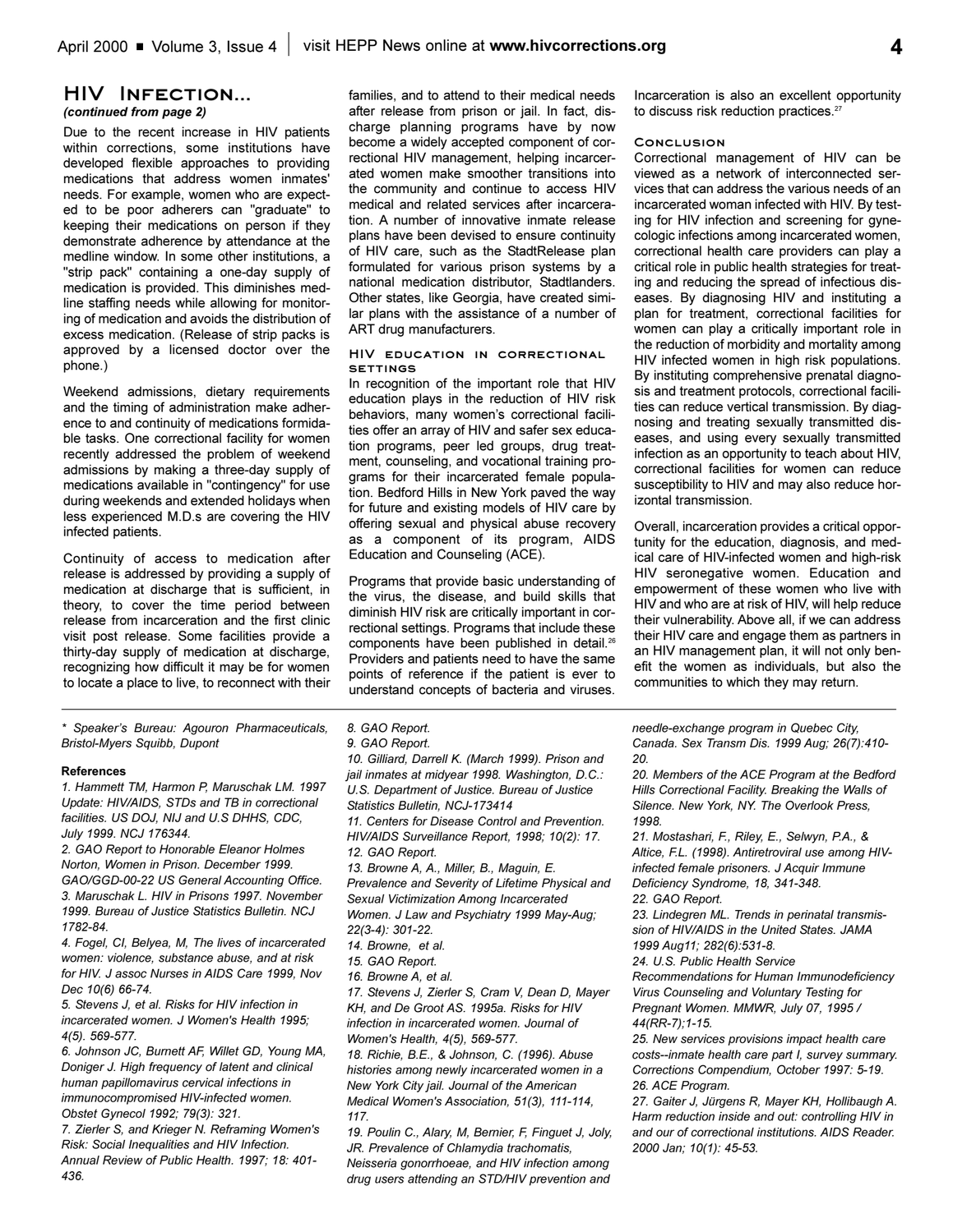# **Treatment News**

## **New Drug Targets: Updates from the 7th Conference on Retroviruses and Opportunistic Infections**

*David Paar, M.D.\**

At the 7th Conference on Retroviruses and Opportunistic Infections, scientists identified new targets for HIV medication development. Three HIV-1 enzymes are necessary for viral replication: reverse transcriptase, protease, and integrase. Current antiretrovirals include nucleoside and nonnucleoside reverse transcriptase inhibitors (NRTIs, NNRTIs) and protease inhibitors (PIs). Identifying effective inhibitors of HIV-1integrase, the enzyme responsible for inserting viral DNA into the DNA of host lymphocytes and macrophages, has challenged researchers for years. Integrase activity is complex and requires at least three sequential steps: binding of integrase to viral DNA, processing of viral DNA by the bound integrase, and, insertion of the viral DNA into the host cell DNA. Previously identified compounds that blocked steps 1 or 2 were not sufficient to stop viral replication in tissue culture. Scientists have identified two new compounds that block the third step in integrase activity, and both inhibit HIV-1 replication in tissue culture suggesting that they might be useful antiviral drugs. Neither of these specific compounds may pass the rigorous pre-clinical and clinical evaluations for safety and efficacy. However, identification of the crucial step for integrase inhibition represents a significant advance in the search for a clinically useful integrase inhibitor. *(Session 22. Symposium. New Drug Targets: Integrase Inhibitors).*

Bushman, et al, presented a study regarding the identification of clinically useful RNAse H inhibitors. Reverse transcriptase (RT) is another enzyme whose function is a multistep process. After HIV-1 entry into a lymphocyte or macrophage, the DNA polymerase activity of RT uses single-stranded viral RNA as a template to produce double-stranded viral DNA. Intermediate products of this process are double-stranded RNA/DNA hybrids. Since only double-stranded viral DNA can be integrated into host cell DNA, the RNA portion of these hybrids must be removed before double-stranded viral DNA is produced. This is accomplished by the RNAse H activity of reverse transcriptase, which hydrolyzes the RNA template. Bushman et al have identified several classes of compounds which inhibit this RNAse function. Although all of the specific compounds tested so far are relatively weak inhibitors and unsuitable for further development, the identification of clinically useful RNAse H inhibitors seems certain. An interesting aside is that the three dimensional structure of RNAse H inhibitors is very similar to that of integrase inhibitors despite a lack of similarity in amino acid sequences. Whether this similarity will translate into compounds with both integrase and RNAse H activity remains to be seen. *(Presented by: Frederic Bushman, The Salk Inst.,La Jolla, CA; Daria Hazuda, Merck Res. Labs.,West Point, PA; and Stuart LeGrice, NCI, Frederick, MD)*

**Spotlight**

## **Donna Bell - Rikers Island Correctional Center, New York City**

*by Michelle Gaseau, Managing Editor, The Corrections Connection (www.corrections.com)*

*Working with pregnant inmates is a difficult job: the offenders often have multiple medical complications, don't understand the importance of proper medical care and resist most suggestions to improve their health and that of their unborn children. At Rikers Island, where Donna Bell, M.D. OB/GYN sees about 1,000 pregnant inmates a year, HIV treatment and testing also plays a role in the care of these women. HEPP News interviewed Dr. Bell about her work in 1999.* 

**HEPP News:** *What is your approach with pregnant inmates when they come to the clinic?*

**Dr. Bell:** Three days a week I provide obstetrical care and the other two days gynecological care. We might provide a colposcopy to find out why they might have an abnormal pap. Most of our population is prostitutes and drug addicts. They trade sex for drugs. They have all the Sexually Transmitted Diseases; warts is the biggest [disease]. We are mandated to test for and treat STDs and it is done on admission. If they desire it, HIV testing is voluntary. Most of them don't want it. The pregnant HIV-positive inmates we send to a counselor. We can't make them take the test, but we sit them in there with the counselor. We give it a try. I probably see about 1,000 inmates a year, but we have only 100 deliveries a year. They range from 16 to 44 years old. We try to send them to the city hospitals to deliver. We evaluate them in the clinic and send them out.

**HN:** *What kind of testing and treatment is available to HIV-positive pregnant inmates?* **DB:** The fact that there are any resources at all is amazing. A lot of times the girls who are HIV positive haven't even had a viral load test. We did a blind study here where 25 to 30 percent were found to be HIV positive. CD4 testing is initiated here and the inmates are connected to a liaison on the outside. A social worker will set them up with HIV housing, social security, clinics on the outside, drug programs; they try to streamline the paperwork for them. We also have a syphilis-testing program. If they test positive then they are treated on the spot. That helps drop the syphilis numbers way down.

### **HN:** *How do you get pregnant inmates, including those who are HIV-positive, to participate in medical care?*

**DB:** Girls will test you and try to push you. They will try to harass you, they cajole you, and they are hyperactive. You have to let them know you won't be pushed around. I argue with people all day long. When you get through all of that, you are doing the same thing you are doing on the outside. We provide everything here. We try to do as much here as we can. We have a high-risk pregnancy doctor who comes in. It's very hard and frustrating, but I always tell myself that a baby could someday be the President of the United States. You never know.

**HN:** *Are the pregnant inmates and new mother inmates housed separately at Rikers?* **DB:** They are segregated where there are pregnant and post-partum inmates. Every third day they have prenatal classes. We have a nursery program here, [which they participate in] if they pass a psych exam. We have about seven inmates in the nursery now. They take care of their babies there and the babies can stay up to 18 months. Inmates can conceivably be here six to 12 months.

### **HN:** *What is frustrating about your work?*

**DB:** I wish there were some way to make them take advantage of the programs. When they do utilize them, they do it to get out. I have girls who can be in [the jail] four times during the same pregnancy. It's 'Three hots and a cot.' They don't have a job, they don't have any skills, and they already have a record, so they come. [We] get up to 35 girls a day. You never really know who you can make a difference with.

### **HN:** *What is rewarding about your job?*

**DB:** I'm definitely serving an underprivileged community. You have to yell and scream, but once you get over that, they start to come to you and pay attention and go to prenatal classes. It's nice to see them start to become real mothers. One of my patients was bouncing off the walls when she came in. Of course she had a complicated pregnancy. They put her on medication and two months later she was transferred to Bedford State Correctional Center. I received a letter from her after than and it was so clear with insight. It was a page and a half letter. We sent a postcard back to her. I'm proud to be here. I can work in other places outside, but I'm happy to be here.

*\*Speakers Bureau: Roche Pharmaceuticals*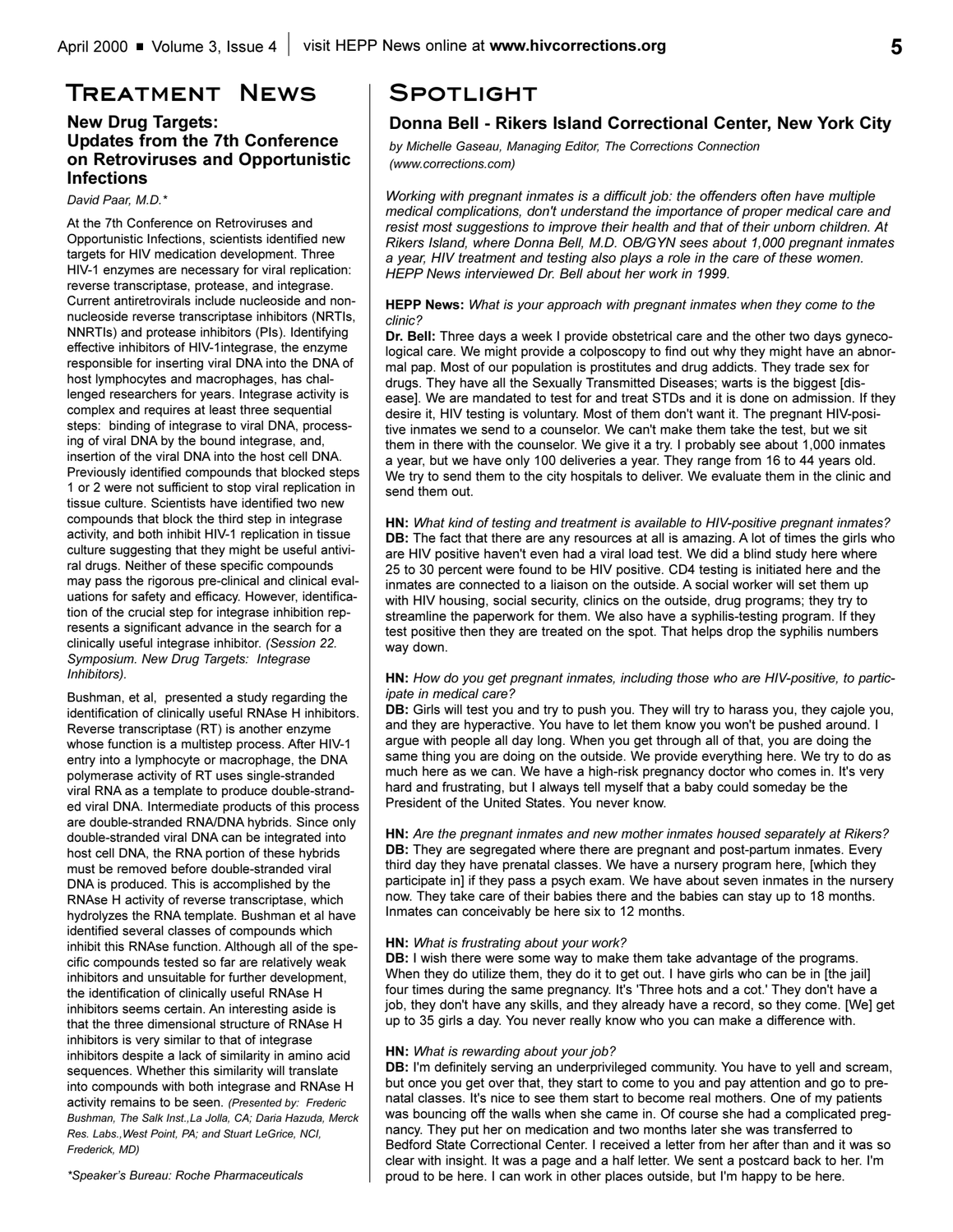# **HEPPigram**

# **Summary of Standard of HIV Care for Incarcerated Women in Three Northeastern Prisons**

| <b>Name &amp; Location</b>                                                                                                                                                                                                                                                | <b>York Correctional Institution,</b><br>Niantic, CT <sup>^</sup>           | <b>Massachusetts Correctional</b><br>Institution at Framingham, MA <sup>^^</sup>                                                                                                          | <b>Bedford Hills Correctional</b><br>Facility, Bedford Hills, NY^^                                         |
|---------------------------------------------------------------------------------------------------------------------------------------------------------------------------------------------------------------------------------------------------------------------------|-----------------------------------------------------------------------------|-------------------------------------------------------------------------------------------------------------------------------------------------------------------------------------------|------------------------------------------------------------------------------------------------------------|
| <b>Method of HIV testing</b>                                                                                                                                                                                                                                              | Voluntary                                                                   | Voluntary                                                                                                                                                                                 | Voluntary                                                                                                  |
| <b>WOMEN INMATES (1998)</b><br>-Sentenced<br>-Awaiting trial                                                                                                                                                                                                              | 1200<br>840<br>360                                                          | 643<br>100-150 (county)<br>100-150                                                                                                                                                        | 800 (up to 900)<br>800<br>$\Omega$                                                                         |
| % known HIV+ women<br>inmates                                                                                                                                                                                                                                             | g*                                                                          | $9 - 12%$                                                                                                                                                                                 | $9**$                                                                                                      |
| HIV+ women under treatment                                                                                                                                                                                                                                                | 80-100                                                                      | 40-60                                                                                                                                                                                     | 60                                                                                                         |
| <b>MEDICAL STAFF:</b><br>-Physicians<br>-Nurses<br>-Case Managers<br>-Language skills                                                                                                                                                                                     | 4 PT HIV specialists<br>2 nurses<br>1 case manager<br>2 M.D.s speak eng/spa | 2 PT HIV specialist (1 day each)<br>1 nurse<br>nurse acts as CM<br>at least 1 eng/spa counselor                                                                                           | 1 PT HIV specialist (3x/wk)<br>nurse administrator<br>N/A<br>2 eng/spa M.D.s                               |
| Available HIV-related medical<br>services and treatment:<br>-On-site                                                                                                                                                                                                      | HIV & eye clinics, intermediate<br>care unit, viral load monitoring         | HIV & eye clinics, infirmary, viral<br>load monitoring                                                                                                                                    | HIV clinic, infirmary, viral load<br>monitoring                                                            |
| -Off-site services<br>-Medications                                                                                                                                                                                                                                        | <b>UConn Medical Center</b><br><b>HAART</b>                                 | Lemuel Shattuck Hospital<br><b>HAART</b>                                                                                                                                                  | St. Agnes Hospital, and<br><b>Westchester Medical Center</b><br><b>HAART</b>                               |
| On-site ob/gyn care                                                                                                                                                                                                                                                       | Gyn care, cyrosurgery, obstetric<br>care                                    | Gyn clinic (2x/wk), colposcopy                                                                                                                                                            | Gyn care, colposcopy,<br>cryosurgery, prenatal care                                                        |
| <b>MEDICATION POLICY:</b><br>-Keep on person (KOP)<br>-Medline<br>-Provisions for continuity<br>of Medications                                                                                                                                                            | Yes<br>Yes<br>2 week supply upon discharge                                  | Yes (revoked upon non-adherence)<br>Yes<br>1 week supply upon discharge                                                                                                                   | Yes<br>Yes<br>30 day supply upon discharge &<br>Rx for additional 2 wks                                    |
| <b>RISK REDUCTION, EDUCA-</b><br><b>TIONAL AND SUPPORT</b><br><b>SERVICES SUCH AS:</b><br>-HIV & safer sex education<br>-Peer support/education<br>-Physical & sexual abuse<br>recovery<br>-Drug treatment<br>-Mental health<br>-Skills building &<br>vocational training | Yes<br>Yes<br>No<br>Yes<br>Yes<br>Yes                                       | Services provided by CBO (Great<br>Brook Valley Health Center)<br>Yes<br>Yes<br>No.<br>Yes<br>Yes<br>Yes (collaboration with Boston<br>University allows some women to<br>obtain degrees) | Services provided by AIDS<br>Counseling & Education (ACE)<br>Yes<br>Yes<br>Yes<br>Yes<br>Yes<br><b>Yes</b> |
| Discharge planning                                                                                                                                                                                                                                                        | Project Transitional Case<br>Management (TLC)                               | Discharge planning provide by<br>CMS and contractors (including<br>Great Brook Valley Health Center)<br>and is overseen by the DOC                                                        | Discharge planning with parole<br>and community based health<br>agencies                                   |
| Oversight-review by external<br>institution to ensure quality<br>care                                                                                                                                                                                                     | Doe vs. Meechum-court man-<br>dated level of HIV care w/ DOC<br>oversight   | State appointed AIDS Task Force                                                                                                                                                           | DOH oversight body                                                                                         |

Adapted from the *Journal of Correctional Health Care*, Fall 1998; 5(2): 150-151. Updated for *HEPP News* in March, 2000,

\* intake seroprevalence is not equivalent to sentence seroprevalence due to release of unsentenced inmates\*\* 9% seropositivity of women inmates under custody at BHCF, 18% intake seroprevelance based on 1997 blind study of reception at all NY women's correctional facilities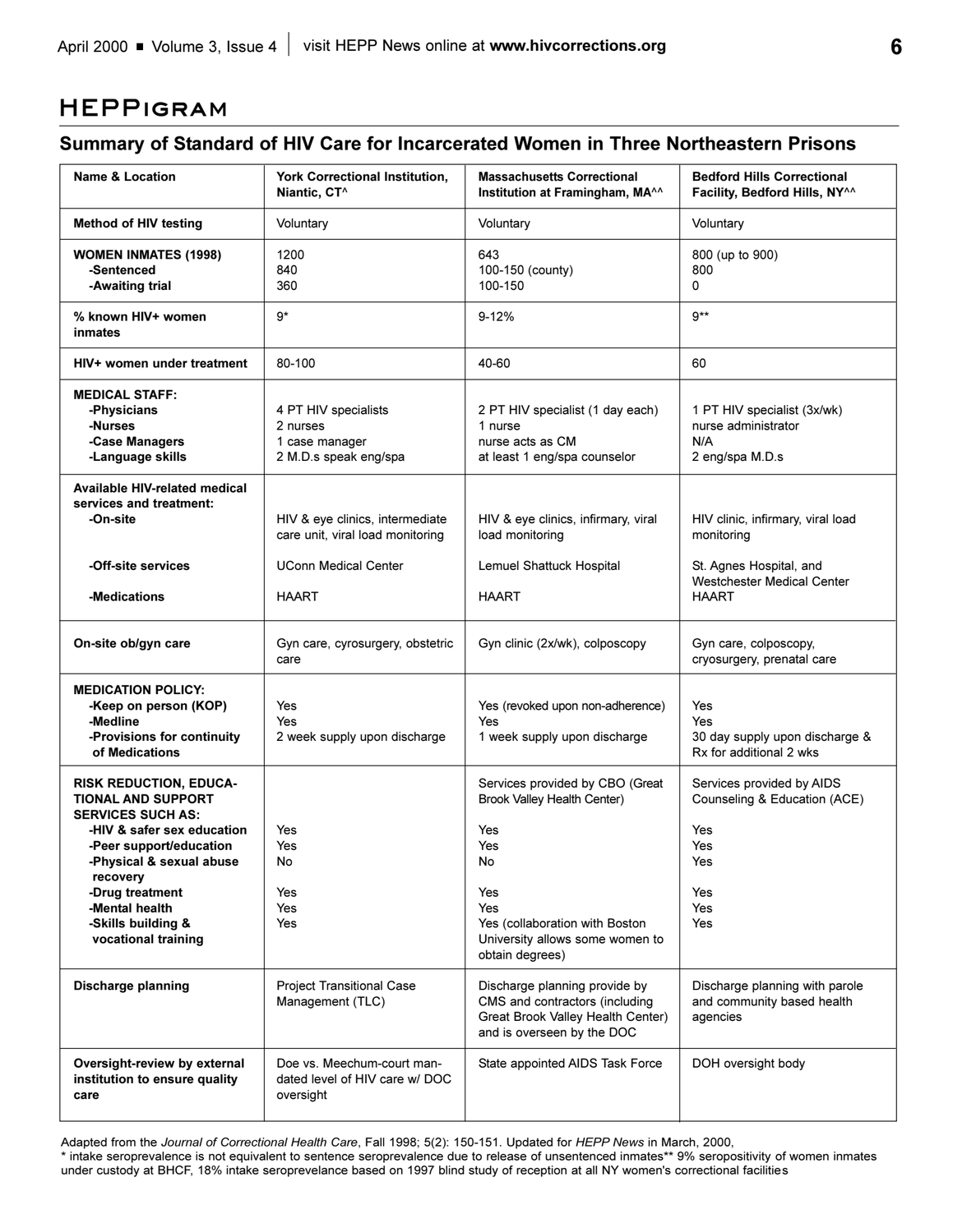# **Save the**  DATES

### **HIV Pathogenesis, Antiretrovirals, and Other Selected Issues in HIV Disease Management**

*April 19, Chicago, IL April 25, San Francisco, CA May dates TBA, Dallas, TX and Washington, DC* Call: 415.561.6725 Fax: 415.561.6740 E-mail: cme@iasusa.org Visit: www.iasusa.org Sponsor: International AIDS Society

#### **HIV Prevention with Incarcerated Persons**

A Public Health Training Network Satellite Broadcast *April 27, 2000 1:00-3:00 PM EST* Call: 800.458.5231 or TTY 800.243.7012 Visit: www.cdcnpin.org/broadcast Sponsor: CDC's National Prevention Information Network

**10th Annual Clinical Care Options for HIV Symposium** *May 4-5, 2000*  Scottsdale, AZ Call: 888.391.3996 Fax: 508.528.7880 Email: registration@mail.medscape.com Visit: http://hiv.medscape.com/ symposium2000 Sponsors: N.W. Univ. Medical School Comprehensive AIDS Center

### **Drug Use, HIV and Hepatitis: Bringing it All Together**  *May 7-10, 2000* Baltimore, MD Call: 877.565.3693 Fax: 301.565.3710 www.chhatt.net/conference.html Sponsors: CSAT of SAMHSA, NIDA of NIH, and the CDC.

**HIV Prevention Strategies for Incarcerated Populations** *June 20, 2000* Central Maryland, MD Call: 410.328.8674 Fax: 410.328.9106 Email: sholland@ medicine.umaryland.edu Fee: \$20 Sponsors: Institute of Virology at the University of Maryland at Baltimore, AIDS Education & Conference Center. Maryland Department of Health & Mental Hygiene, AIDS Administration. Mid-Atlantic AIDS Education and Training Center (AETC). Baltimore STD/HIV Prevention Training Center (PTC)

# **News Flashes**

### **Results from the Women's Interagency HIV Study**

The Women's Interagency HIV Study (WIHS) collected data on the baseline behaviors of 561 HIV seronegative and 2040 HIV seropositive women. Self-report interviews revealed prevalence of various sexual and contraceptive behavior. Women with HIV were less likely to report heterosexual activity in the previous 6 months (65% HIV-positive, 76% HIV negative). There was no differences in the proportion of women reporting vaginal or anal sex, although women with HIV were less likely to report cunnilingus (41% HIV positive, 70% HIV negative) and fellatio (48% HIV positive, 57% HIV negative). 63% of women with HIV always used condoms during vaginal sex (versus 28% HIV negative) with lower rates of condom use reported during other sexual activities. The study concluded that although women with HIV exhibit lower levels of sexual risk behavior than uninfected women, many remain to be reached in terms of learning about and adopting safer behaviors. *(Wilson-Tracey E, et al. AIDS-Hagerstown, 1999 April 1; 13(5): 591-598.)*

## **Clinical Trials in Florida DOC Come to the Spotlight**

Recent media coverage has raised a previously dormant discussion concerning the ethics of inmate participation in clinical trials for HIV medication. Articles printed in the *St. Petersburg Times* (FL) have made arguments both for and against such trials. *HEPP News* spoke with Dr. David Thomas, Assistant Chief of Health Services of the Florida Department of Corrections. "All of our inmates are informed volunteers without coercion. The [*St. Petersburg Times*] article cited one inmate on abacavir who could not recall whether or not he had been told about hypersensitivity reactions. We have several levels of internal, external and Federal review. We have demonstrated this objectively on multiple occasions. The Office of Health Services of the Florida Department of Corrections permits our inmates to engage in research opportunities with a world class investigator and from this interaction fundamental scientific principles have emerged that have been published internationally. We are satisfied that our inmates are under no coercion, are truly informed and are absolute volunteers with the ability to remove themselves from any study at any time without consequences."

### **Reaching Long-Term Success in the Treatment of HIV Infection**

Joel E. Gallant, from the Johns Hopkins University School of Medicine in Baltimore, recently wrote in JAMA that expert care should be given to designing an HIV treatment regimen that will be fully followed and tolerable. Without this required expertise, regimens become less effective because of cross-resistance between the three drug classes. Genotypic and phenotypic resistance assays can help determine an effective salvage regimen if cross-resistance occurs. Viral load testing is now useful in determining a patient's status in relation to a CD4 cell count. It is up to patients and qualified physicians to make the best informed decisions in order to suppress viral load and prevent drug resistance. *(Gallant JE. JAMA. 3/08/00; 283(10): 1329.)*

### **ART Dosing Update**

The FDA has approved a new twice daily dosing of Nelfinavir mesylate (1250 mg BID 5tablets) (Viracept, Agouron). The new tablets feature a gel coating to facilitate administration. Also, delavirdine mesylate (Rescriptor, Agouron) is now available as a 200mg tablet, instead of 100mg, which cuts the pill count in half and the new 200 mg pills are two-thirds the size of the 100mg tablets.

## **News from the National AIDS Update Conference**

The 12th Annual National AIDS Update Conference was held in San Francisco, California last month. While HIV in the correctional setting was not discussed in any of the plenary speeches, a number of workshops addressed the current issues. At an intensive workshop before the official opening of the conference, four groups from California prison projects presented insights into improving HIV prevention, testing, counseling, and education in prisons and jails. The presenters emphasized the importance of involving inmates and ex-inmates in the education and counseling aspects of HIV intervention programs (Abstract 19). In one of the conference workshops, John Miles of the CDC's National Center for HIV, STD and TB Prevention presented data showing the burden of disease among inmates, emphasizing that 17% of the current cases of HIV in this country are reported from correctional facilities. Margaret Winter of the National Prison Project at the ACLU summarized the lawsuit involving Mississippi Department of Corrections' mandatory HIV testing and HIV-status-based segregation.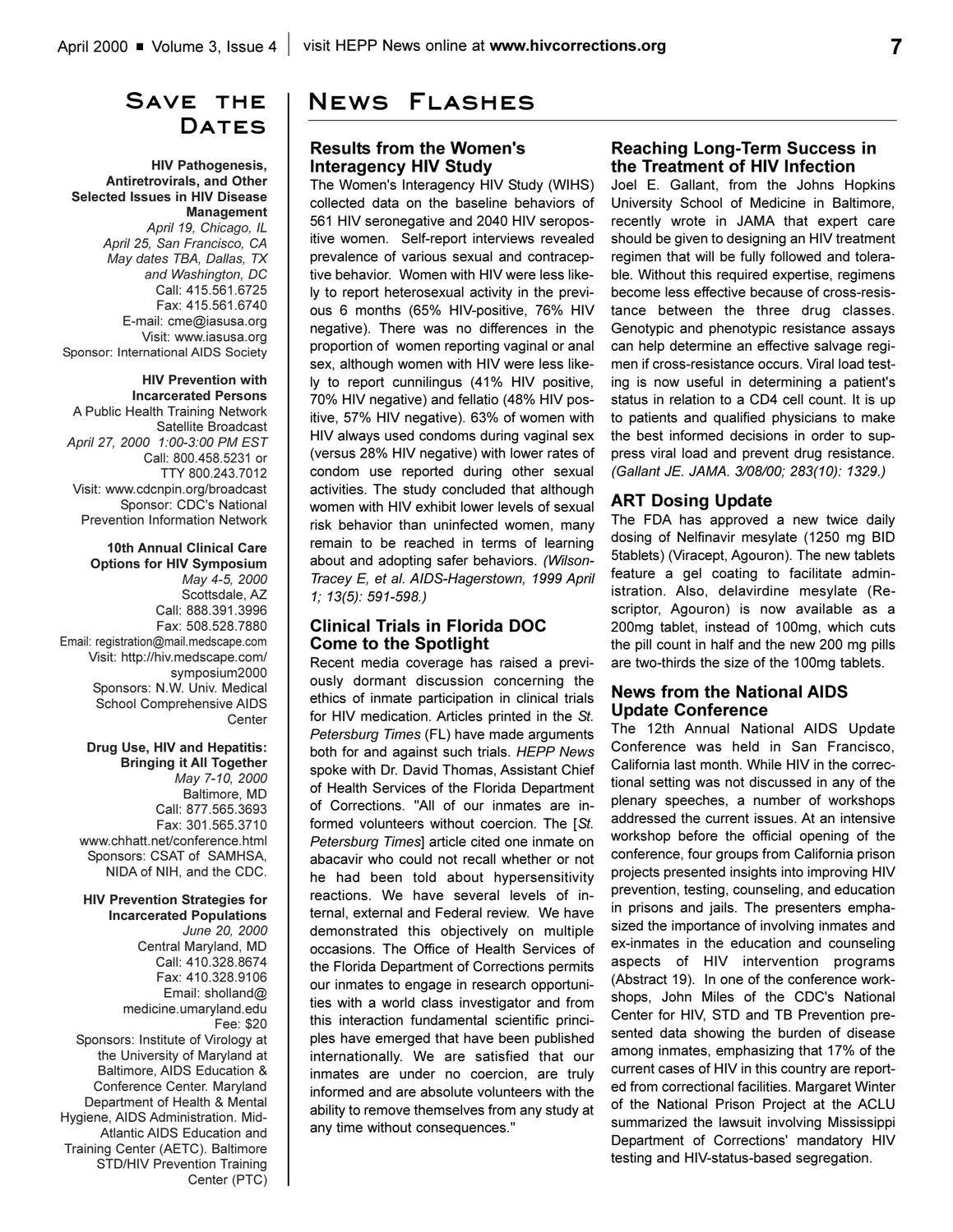

### **HIV 101 Gynecologic Care: An Integrated Component of HIV Care**

The increase in development and progression of cervical dysplasia is believed to occur because HIV-infected women have decreased tumor surveillance capacity because of their altered immunoregulatory mechanisms. Therefore, management of pre-malignant lesions should be more interventional than with non-immunocompromised patients. Studies of the overall incidence of cervical cancer in HIV infected patients with squamous cell lesions are on going and these recommendations may be modified *(personal communication, S. Cu-Uvin, HERS Study)*.

In the prison or jail setting, a more interventional approach is favored because 1) inmates do not necessarily remain in the correctional environment for prolonged periods; 2) should inmates be released to the community they may not be living in stable circumstances, and 3) it is unlikely that the individual will have her gynecologic issues addressed in the community while facing issues such as securing stable housing, meeting basic needs, providing for children and addressing issue related to treatment of her HIV/AIDS. Thus, for women in the correctional setting who have squamous cell lesions, it is prudent to go directly to colposcopy with directed biopsy and offer treatment if necessary. *Source: Puisis M. Clinical Practice in Correctional Medicine. D.O. Mosby: St. Louis, IL, 1998.*

HIV-infected incarcerated women have particularly high rates of cervical cytological abnormalities, sexually transmitted diseases and certain gynecologic infections. Research indicates that vaginal infections are slightly more common among HIV-infected incarcerated women than HIV-noninfected incarcerated women, while the prevalence rates of STDs are high among incarcerated women compared to free-living women overall.

# **Resources**

### **Journal of the Association of Nurses in AIDS Care (JANAC)**

is an excellent resource for care providers who work with HIV infected patients. There are chapters of the association in most states. The November/December 1999 issue focused on HIV policy and care in correctional facilities. The journal can be obtained from Sage Publications, Inc. or via ANAC Dept.203, Washington DC 20055-0203

**Women-Specific Websites:**

**Medscape: Women and HIV**

http://hiv.medscape.com/medscape/hiv/clinicalmgmt/cm.v09/public/ind ex-cm.v09.html

**The Body: Women Specific HIV Treatment Issues** http://www.thebody.com/treat/women.html

**Journal of the American Medical Association Women's Health Information Center** http://www.ama-assn.org/special/womh/womh.htm

High rates of syphilis among incarcerated women nationwide have prompted a number of studies assessing methods of syphilis screening and treatment in the correctional setting. Several studies have shown the efficacy of administering qualitative (or STAT) rapid plasma regain (RPR) testing for syphilis. A recent study conducted at a New York City jail found that qualitative nontreponemal syphilis testing (STAT RPR), on line access to the local syphilis registry and immediate treatment (if indicated) following admission medical evaluation increased syphilis treatment from 7% to 84%.

Furthermore, high rates of HPV infection, of cervical cytological abnormalities and of invasive cervical cancer have been found among high-risk HIVseronegative women and HIV-infected incarcerated women. Most correctional HIV programs have adopted an increased level of vigilance for cervical cancer, leading to the institution of biannual pap smears (every six months) as a routine component of care for HIV infected women. (See HIV 101 for more information)

Since many incarcerated women have experienced childhood sexual abuse and adult sexual trauma, gynecological and obstetric examination takes special care and sensitivity. Some of the issues that may interfere with the examination of sexually abused women include their need to trust the examiner, their need for control (wishing to control the time and place of the gyn exam), their fear of disclosure, and their fear of having their body touched during the examination. Insensitive gynecological providers can become a major barrier to obtaining the routine gynecological screening that is so critically important for this high risk population. Sensitive gyn providers should be considered critical members of the correctional HIV management team.

## **HIV TREATMENT WEBSITES:**

**HIV/AIDS Treatment Directory**  http://www.amfar.org/td

**Medscape HIV/AIDS** http://hiv.medscape.com

**Johns Hopkins AIDS Service** http://www.hopkins-AIDS.edu

**JAMA HIV/AIDS Information Center** http://www.ama-assn.org/special/hiv

**International Association of Physicians in AIDS Care (IAPAC)** http://www.iapac.org

**AEGIS-AIDS Education Global Information System** http://www.aegis.com